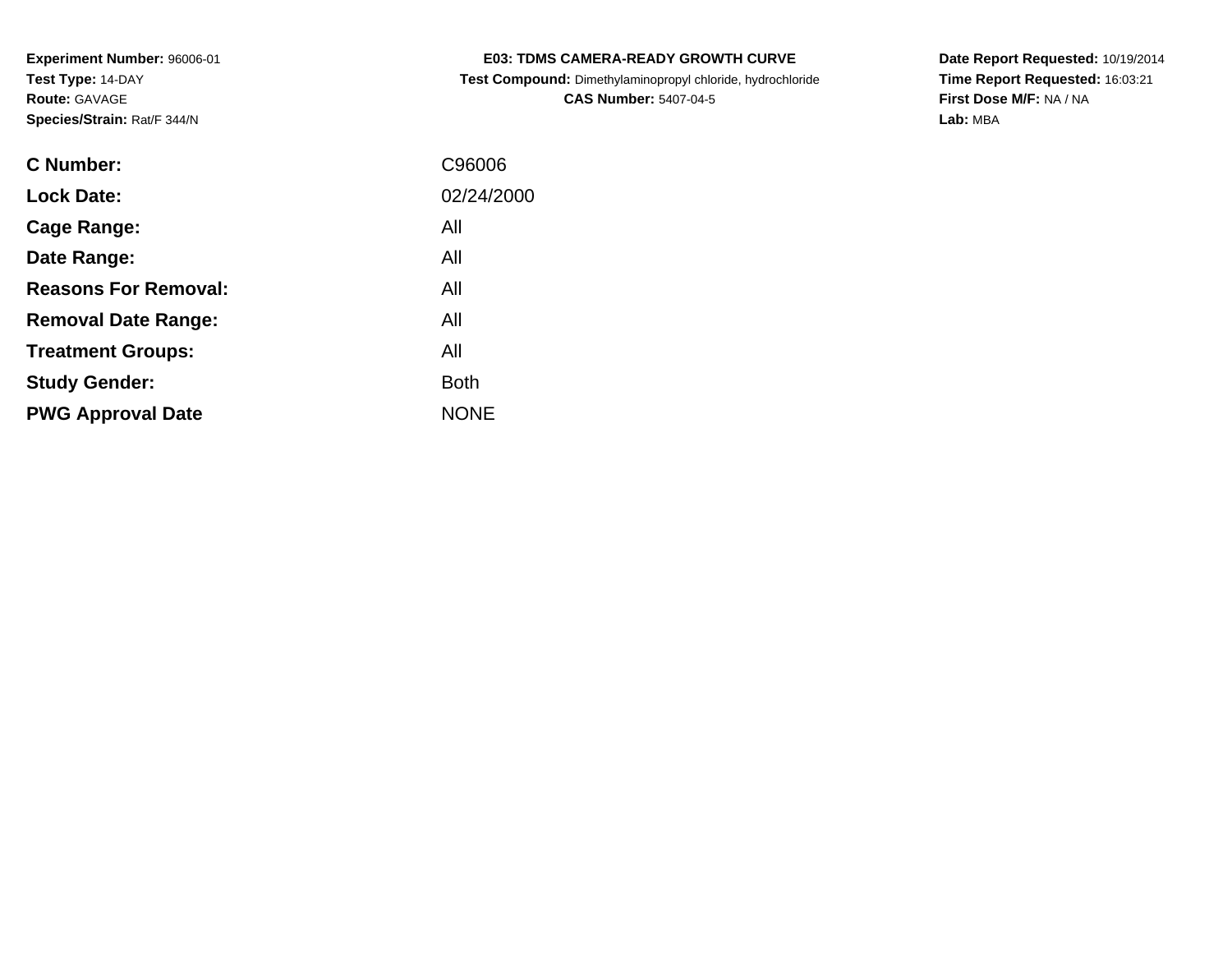#### **E03: TDMS CAMERA-READY GROWTH CURVE**

**Test Compound:** Dimethylaminopropyl chloride, hydrochloride

**CAS Number:** 5407-04-5

**Date Report Requested:** 10/19/2014**Time Report Requested:** 16:03:21**First Dose M/F:** NA / NA**Lab:** MBA

# **MALE**

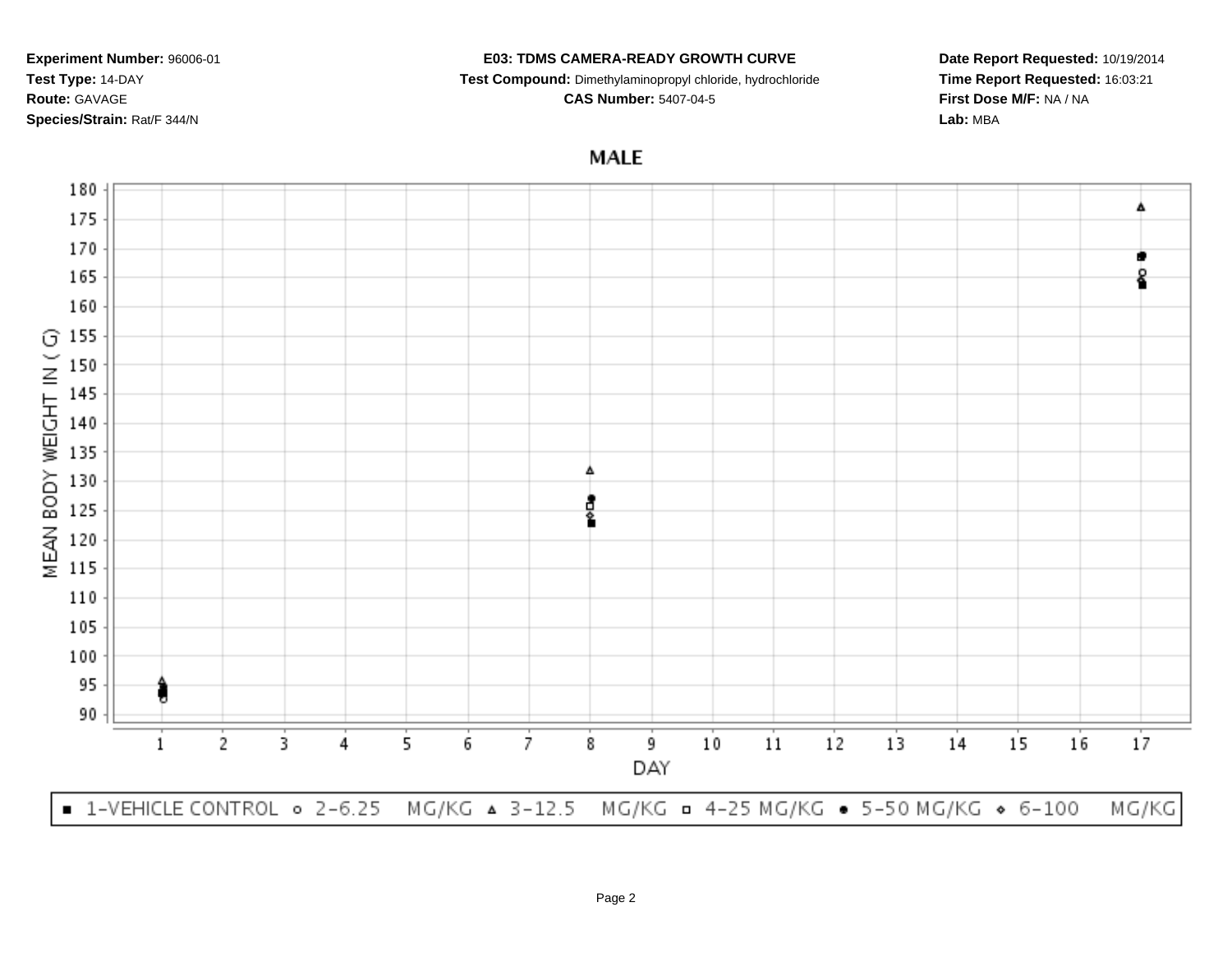### **E03: TDMS CAMERA-READY GROWTH CURVE**

 **Test Compound:** Dimethylaminopropyl chloride, hydrochloride**CAS Number:** 5407-04-5

\*\*\*END OF MALE DATA\*\*\*

**Date Report Requested:** 10/19/2014 **Time Report Requested:** 16:03:22**First Dose M/F:** NA / NA**Lab:** MBA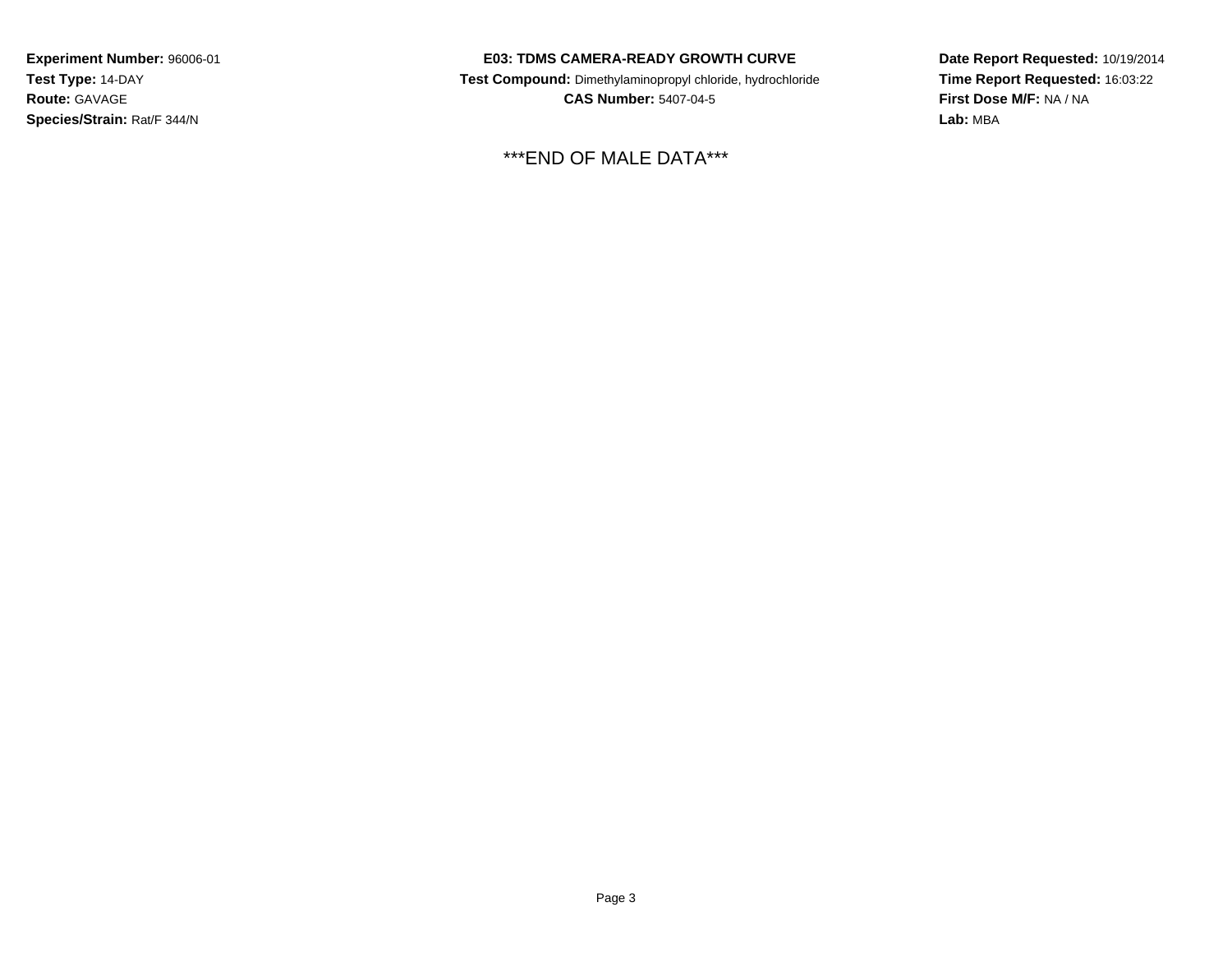#### **E03: TDMS CAMERA-READY GROWTH CURVE**

**Test Compound:** Dimethylaminopropyl chloride, hydrochloride

**CAS Number:** 5407-04-5

**Date Report Requested:** 10/19/2014**Time Report Requested:** 16:03:22**First Dose M/F:** NA / NA**Lab:** MBA

## **FEMALE**